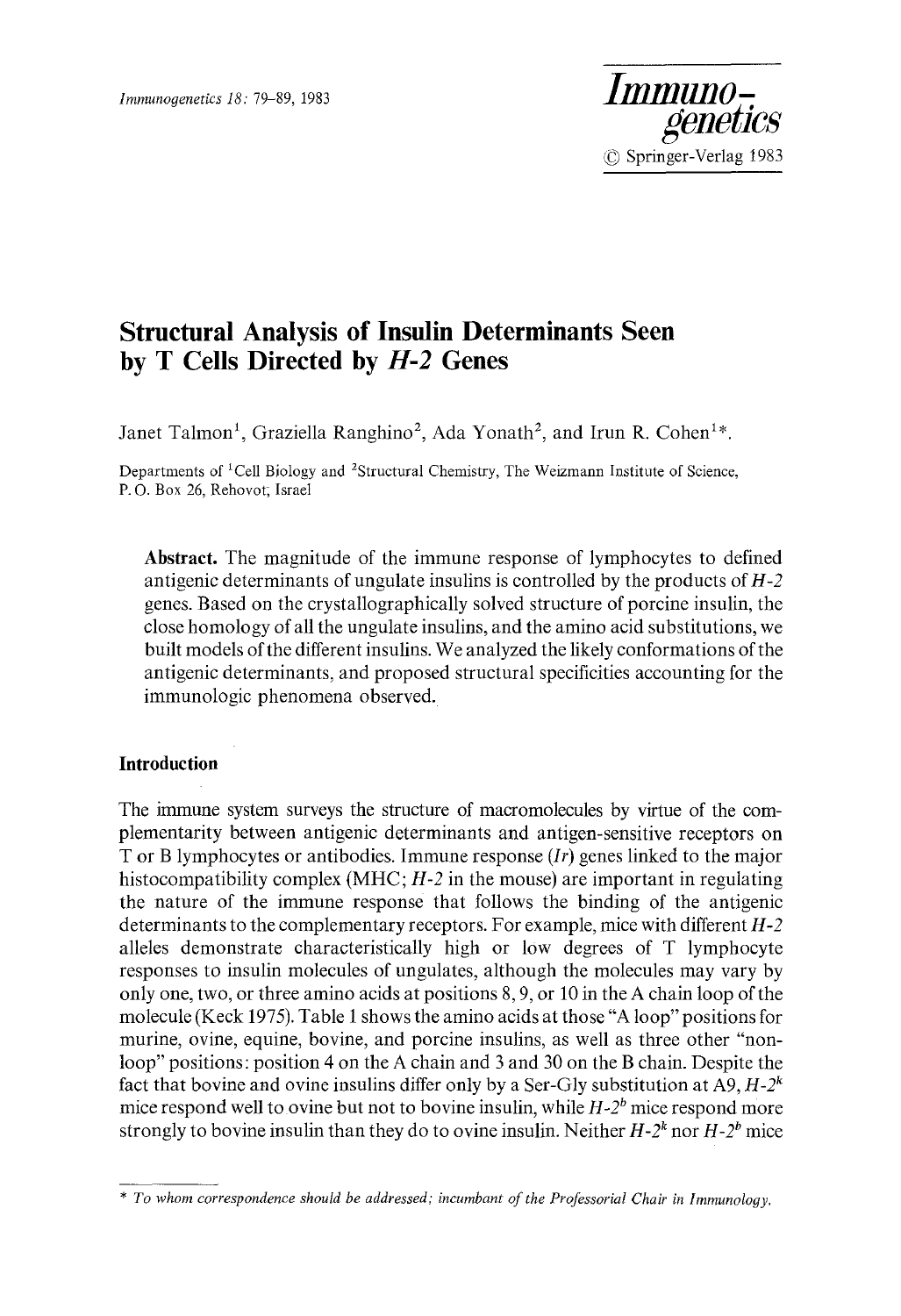| Origin of<br>insulin | Position |     |     |     |                |            |  |  |  |  |
|----------------------|----------|-----|-----|-----|----------------|------------|--|--|--|--|
|                      | A4       | A8  | A9  | A10 | B <sub>3</sub> | <b>B30</b> |  |  |  |  |
| Murine               | Asp      | Thr | Ser | Ile | Lys            | Ser        |  |  |  |  |
| Bovine               | Glu      | Ala | Ser | Val | Asp            | Ala        |  |  |  |  |
| Ovine                | Glu      | Ala | Gly | Val | Asp            | Ala        |  |  |  |  |
| Equine               | Glu      | Thr | Gly | Ile | Asp            | Ala        |  |  |  |  |
| Porcine              | Glu      | Thr | Ser | Ile | Asp            | Ala        |  |  |  |  |

Table 1. Amino acid substitutions between murine, bovine, ovine, equine, and porcine insulins

respond to porcine insulin.  $H-2^d$  mice, by contrast, respond to ovine, bovine, or porcine insulin (Cohen and Talmon 1980).

The present work was undertaken to analyze the structure of the antigenic determinants of insulin that trigger the proliferative response of T lymphocytes controlled by  $H-2$  genes. Based on a highly refined 1.5  $\AA$  resolution of the threedimensional structure of the porcine insulin molecule, we built molecular models of the other ungulate insulins. Our approach was to immunize in vivo mice of  $H-2^k$ ,  $H 2<sup>b</sup>$ , or H- $2<sup>d</sup>$  strains to ungulate insulins and to measure the secondary proliferative responses of their lymph-node T lymphocyte in vitro to the homologous or variant insulins. The experimental reactivities and cross-reactivities were then examined in the light of the models of the various insulins in an attempt to reveal the influence of the conformation of the antigenic determinant on the function of *H-2* genes in regulating the activation of T lymphocytes.

#### **Materials and Methods**

*Mice.* The Animal Breeding Center of this Institute supplied the inbred mouse strains C3H/eB  $(H-2^k)$ , C3H.SW  $(H-2^b)$ , and BALB/c  $(H-2^d)$ . Male or female mice were used at the age of 2-3 months and were matched for age and sex in each experiment.

*Antigens.* Crystalline bovine, ovine, murine, and equine insulins were purchased from Sigma (Saint Louis, Missouri). Solutions were prepared by adding 10 mg of crystallized insulin to about 10 ml phosphatebuffered saline (PBS). Several drops of 0.01 N NaOH were added to dissolve the insulin without raising the pH above 8. The insulins at concentrations of 1 mg/ml were then filtered through a millipore filter 0.45 mM (Millipore, Bedford, Massachusetts). Porcine insulin in solution was obtained from Nordisk Insulin Laboratorium, Copenhagen (as insulin leo neutral). Purified protein derivative of tuberculin (PPD) was obtained from the Ministry of Health, Israel.

*Immunization.* Insulins were emulsified in complete Freund's adjuvant (Bacto - Adjuvant Complete H37 Ra, Difco, Detroit, Michigan), and mice were injected in each hind footpad with 0.05 ml of an emulsion containing 10 µg of insulin. Fourteen days later, the draining popliteal lymph nodes were removed and the proliferative response was measured in vitro.

*Prol!ferative response.* To test the degree of sensitization to insulins, suspensions of cells from popliteal lymph nodes were incubated in RPMI 1640 medium containing 0.5% fresh, normal syngeneic mouse serum, 2-mercaptoethanol ( $5 \times 10^{-5}$  M) and gentamycin (40  $\mu$ g/ml) in flat-bottomed microtiter plates (Costar, Cambridge, Massachusetts). To each well,  $5 \times 10^5$  cells were added in 0.2 ml medium containing 50  $\mu$ g/ml of PPD or insulin, respectively. After 4 days, tritiated thymidine (2 $\mu$ Ci = 74 KBq, specific activity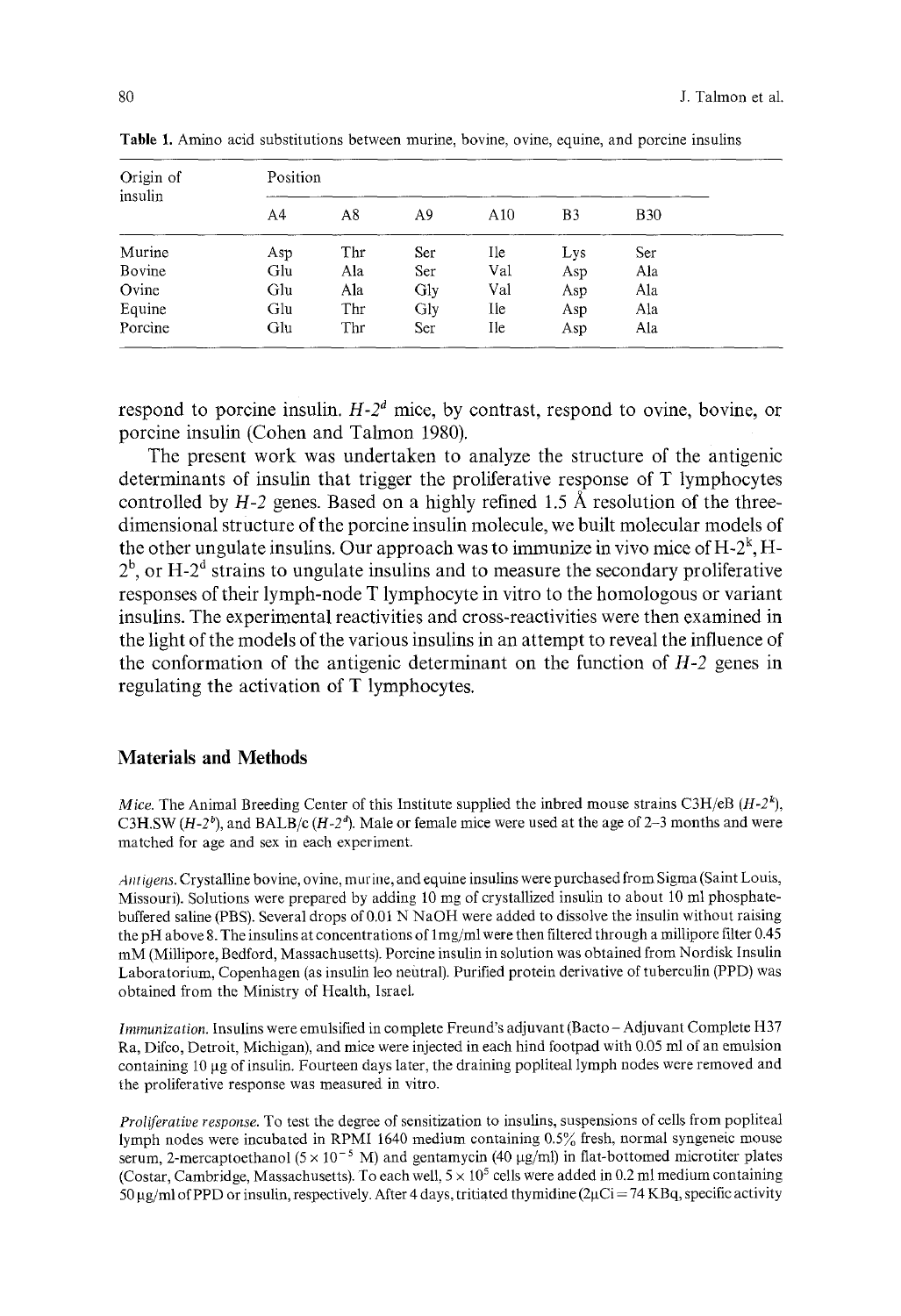10 Ci/mmol, Nuclear Research Center, Negev, Israel) was added to each well. The cells were harvested onto filter paper 4 h later using an automatic harvester, and the incorporation of thymidine was measured as the delta cpm (cpm in test cultures minus cpm in control cultures without insulin). Each group represents the pooled lymph-node cells of 6-10 mice measured as the mean of three replicate cultures. Standard deviations were usually less than 10% of the mean cpm.

Control groups of mice were injected with PBS emulsified in adjuvant (1:1), and their lymph-node cells were used in the proliferative response in the presence of the test concentrations of insulins. The delta cpm of these control cultures was subtracted from the delta cpm of test mice that had been injected with insulin in adjuvant. This control was necessary because insulin was observed to stimulate the incorporation of thymidine into lymphocytes obtained from mice that had been injected with adjuvant alone. This control allowed us to separate the effect of insulin as an immunogen from its effect as a nonspecific mitogen. The mitogenic effect of insulin on adjuvant-stimulated lymph-node cells never exceeded 20% (it was usually less than  $10\%$ ) of the specific response to insulin as an immunogen.

*Procedure for model building*. The 2-Zn porcine insulin coordinates, determined from a highly refined model based on 1.5 Å resolution crystallographic data (Dodson et al. 1979), were obtained from the protein data bank, Brookhaven, 1980. In this crystal form, the asymmetric unit contains two molecules of porcine insulin related by a noncrystallographic twofold axis. The best molecular fit (BMF; Nyburg 1974) program was used to compare the two molecules in the asymmetric unit and to insert long sidechains. The exposed surfaces of components of the insulins were computed using a program written by Richards and Richmond (1978). Since all the insulin molecules investigated had the same number of amino acids, it was possible to build models for the different ungulate insulins without changing the main chain conformation. A substitution of a long side-chain by a shorter one (Ala instead of VaI for A8 and Asp instead of Glu in A4) was performed by removing the extra atoms. However, when a larger side-chain replaced a shorter one, the additional atoms were incorporated so that no short Van der Walls contacts were allowed. The details of model building for ovine and bovine insulins (Ranghino et al. t981) were applied to equine insulin.

### **Results**

Mice of H-2<sup> $d$ </sup>, H-2<sup> $b$ </sup>, or H-2<sup> $k$ </sup> strains were primed in vivo against either bovine, ovine, equine, or porcine insulins and 2 weeks later the T lymphocyte proliferative responses of the draining lymph-node cells were measured to the homologous or variant insulins.

Figure 1 summarizes the responses of BALB/c  $(H-2<sup>d</sup>)$  mice. These mice responded well after immunization to each of the insulins. However, the crossreactive responses showed two distinct patterns. Immunization to bovine, ovine, or equine insulins led to cross-reactive proliferative responses that were relatively strong to bovine, ovine, and equine insulins, but weak to porcihe insulin. In contrast, immunization of  $H-2<sup>d</sup>$  mice to porcine insulin led to a generally weaker response that was equally cross-reactive to the other insulins. Porcine insulin is identical with murine insulin at A8-A10 in the A chain "loop" (Table 1), but has the same "non-loop" substitutions (A4, B3, B30) as do the other ungulate insulins. Bovine, ovine, and equine insulins also differ from murine insulin at A8, A9, or A10 and hence may be considered to have both "loop" and "non-loop" determinants. The results shown here would suggest that the "loop" determinant is dominant over the "non-loop" determinant (Cohen and Talmon 1980).

The pattern of reactivity of  $H-2^b$  differed markedly from that of  $H-2^d$  mice (Fig. 2). Inoculation of  $H-2^b$  mice with porcine insulin failed to generate a response to any of the ungulate insulins. However, the  $H-2^b$  mice responded very well to immunization with bovine insulin, a response that showed no cross-reactivity to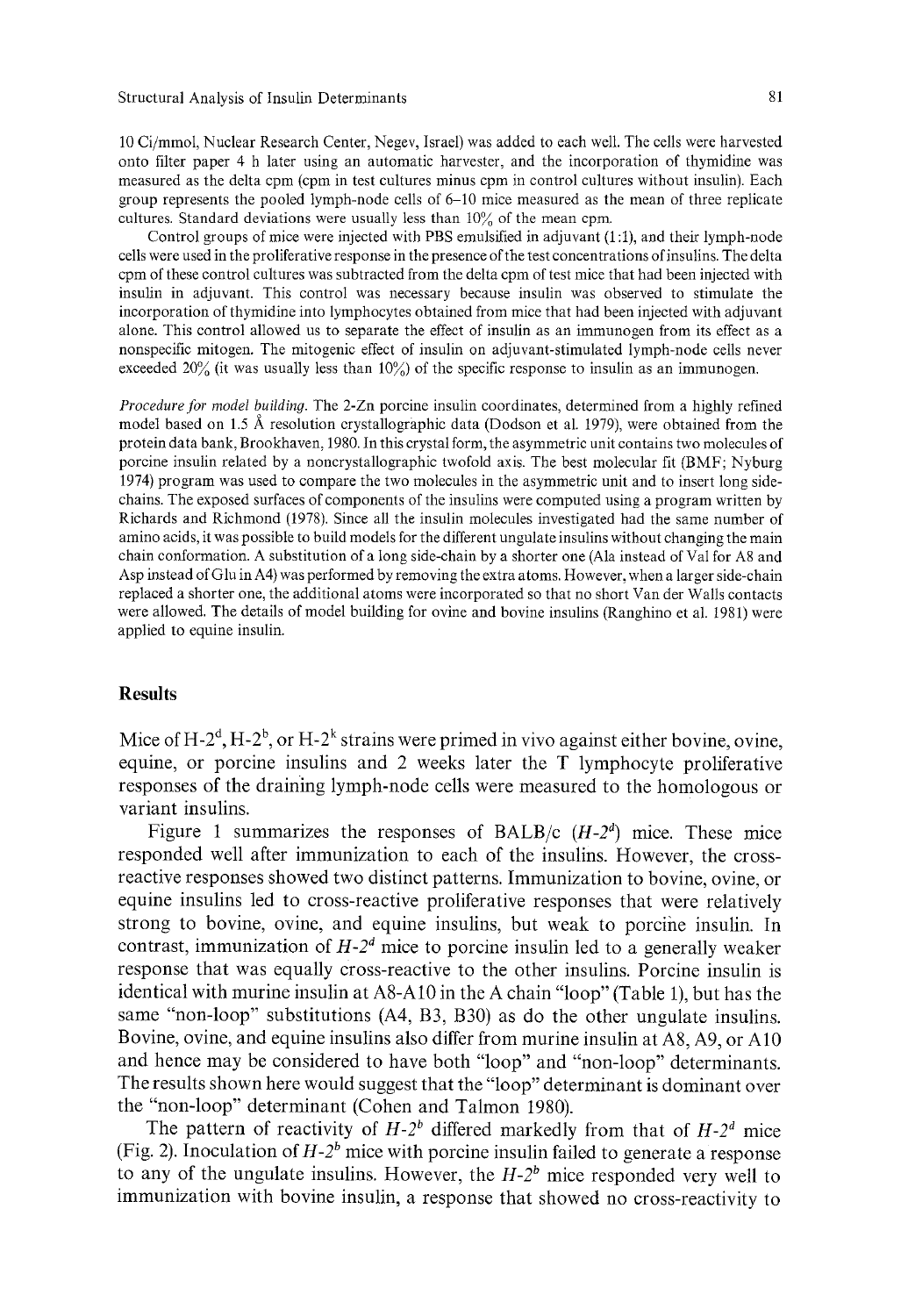| Immun-                      | back-                   |     | Proliferative response in vitro ( $cpmx10^{-3}$ ) |  |  |  |  |  |
|-----------------------------|-------------------------|-----|---------------------------------------------------|--|--|--|--|--|
| izing ground<br>insulin cpm |                         |     | PPD Insulin 0 10 20 30 40 50 60 70 80 90          |  |  |  |  |  |
| bovine                      | 5                       |     | 116 bovine                                        |  |  |  |  |  |
|                             |                         |     | Porcine                                           |  |  |  |  |  |
|                             |                         |     | Ovine                                             |  |  |  |  |  |
|                             |                         |     | Equine                                            |  |  |  |  |  |
| Ovine                       | - 31                    |     | 160 Bovine                                        |  |  |  |  |  |
|                             |                         |     | Porcine                                           |  |  |  |  |  |
|                             |                         |     | Ovine                                             |  |  |  |  |  |
|                             |                         |     | Equine                                            |  |  |  |  |  |
| Porcine 4                   |                         |     | 194 Bovine                                        |  |  |  |  |  |
|                             |                         |     | Porcine                                           |  |  |  |  |  |
|                             |                         |     | Ovine                                             |  |  |  |  |  |
|                             |                         |     | Equine                                            |  |  |  |  |  |
| Equine                      | $\overline{\mathbf{3}}$ | 122 | Bovine                                            |  |  |  |  |  |
|                             |                         |     | Porcine                                           |  |  |  |  |  |
|                             |                         |     | Ovine                                             |  |  |  |  |  |
|                             |                         |     | Equine                                            |  |  |  |  |  |
|                             |                         |     |                                                   |  |  |  |  |  |

Fig. 1. Response of BALB/c (*H*-2<sup>*d*</sup>) mice to bovine, ovine, porcine and equine insulins and the crossreactions between them.

porcine insulin, modest cross-reactivity to ovine insulin and strong cross-reactivity to equine insulin. Note that immunization of  $H-2^b$  mice to ovine or equine insulins led to proliferative responses that differed in magnitude but showed the same pattern of cross-reactivity as that obtained following immunization to bovine insulin. Despite primary immunization to ovine or equine insulin, the strongest response in vitro was to bovine insulin, while the response to equine insulin was relatively weaker and that to ovine was weakest. Thus, immunization with one insulin could prime mice for a secondary response in vitro that was stronger to a heterologous insulin than it was to the homologous insulin (Cohen and Talmon 1980).

Table 2 shows that  $H-2^k$  mice responded to neither bovine nor porcine insulins, but immunization to ovine insulin led to a strong response to ovine, a moderately strong cross-reactive response to equine, and a weak cross-reactive response to bovine insulins. Immunization to equine insulin generated relatively weak responses to equine and ovine insulin and no response to either bovine or porcine insulins. Table 3 summarizes the patterns of response and cross-reactivity to the various ungulate insulins on a scale of relative magnitude.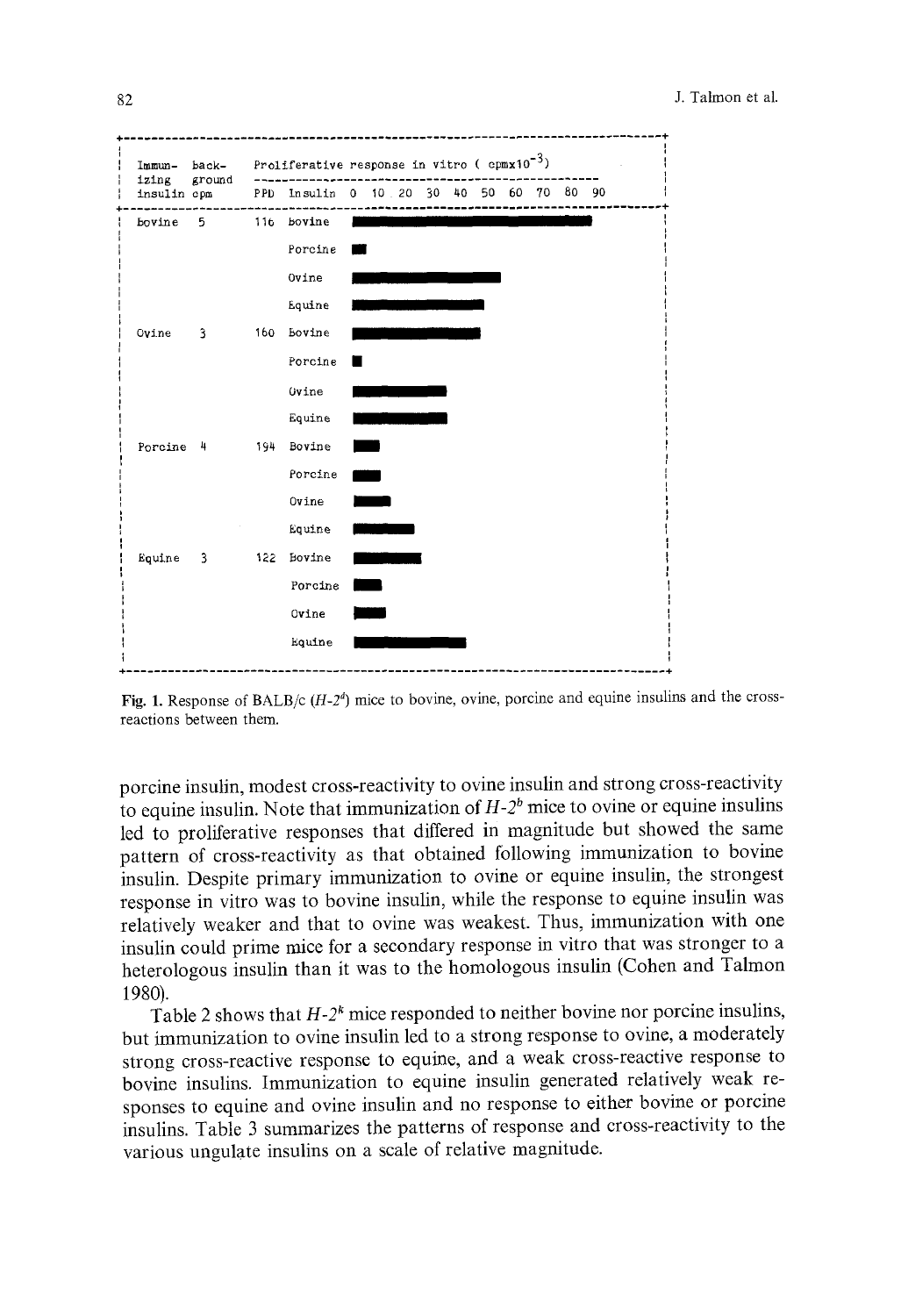

Fig. 2. Response of C3H.SW (H-2<sup>b</sup>) mice to bovine, ovine, porcine, and equine insulins, and the crossreactions among them.

| Table 2. Responses of C3H/eB $(H-2^k)$ mice to bovine, ovine, porcine, and equine insulins and the cross- |  |  |
|-----------------------------------------------------------------------------------------------------------|--|--|
| reactions between them.                                                                                   |  |  |

| Immunizing<br>insulins | Background<br>cpm | Proliferative response in vitro to antigens<br>$(\triangle$ cpm $\times 10^{-3})$ |        |         |       |        |  |  |
|------------------------|-------------------|-----------------------------------------------------------------------------------|--------|---------|-------|--------|--|--|
|                        |                   | <b>PPD</b>                                                                        | Bovine | Porcine | Ovine | Equine |  |  |
| Ovine                  | 8                 | 275                                                                               | 24     | 4       | 130   | 72     |  |  |
| Equine                 |                   | 223                                                                               | 0      | 0       | 24    | 28     |  |  |
| Porcine                | 10                | 232                                                                               | 10     | 0.5     | 0     | 8      |  |  |
| Bovine                 | 8                 | 207                                                                               | 10     | 5       | 5     | 10     |  |  |

#### *Structural analysis*

The structural analysis was based on the assumption that all ungulate insulins have essentially the same conformation and that the main differences between the molecules can be localized to the side chains of the substituted amino acids. This assumption is supported by three observations: (1) antibodies to one ungulate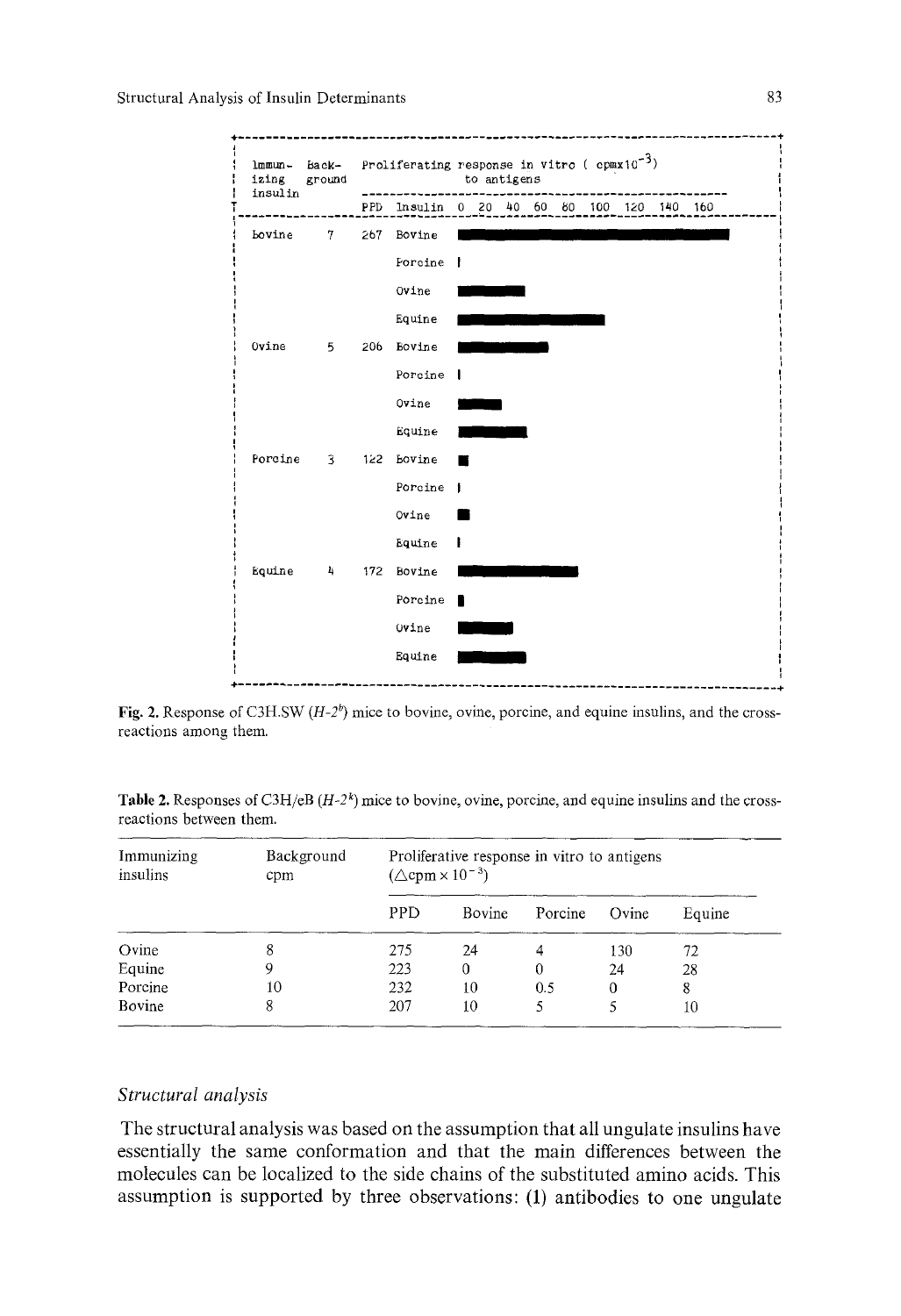| $H-2$            | Immunizing<br>insulin | Proliferative response to insulin |         |        |         |  |  |  |
|------------------|-----------------------|-----------------------------------|---------|--------|---------|--|--|--|
|                  |                       | Bovine                            | Ovine   | Equine | Porcine |  |  |  |
| $\boldsymbol{d}$ | Bovine                | $++$                              | $++$    | $+ +$  |         |  |  |  |
|                  | Ovine                 | $+ +$                             | $+ +$   | $+ +$  |         |  |  |  |
|                  | Equine                | $++$                              | $^{+}$  | $+$    |         |  |  |  |
|                  | Porcine               | $+$                               | $+$     | $^{+}$ | $^{+}$  |  |  |  |
| b                | Bovine                | $+ + +$                           | $^{+}$  | $+$    |         |  |  |  |
|                  | Ovine                 | $++$                              | $+$     | $^{+}$ |         |  |  |  |
|                  | Equine                | $+ +$                             | $^{+}$  | $^{+}$ |         |  |  |  |
|                  | Porcine               |                                   |         |        |         |  |  |  |
| k                | Bovine                |                                   |         |        |         |  |  |  |
|                  | Ovine                 |                                   | $+ + +$ | $++$   |         |  |  |  |
|                  | Equine                |                                   | $++$    | $++$   |         |  |  |  |
|                  | Porcine               |                                   |         |        |         |  |  |  |

Table 3. Patterns of response and cross-reactivity to the various ungulate insulins on a scale of relative magnitude

insulin recognize other ungulate insulins (Keck 1975); (2) ungulate insulins bind equally well to the same hormone receptor (De Meyts et al. 1978); and (3) the crystallographically determined structures of porcine (Dodson et al. 1979) and bovine (T. L. Blundell, personal communication) insulins have been found to be very similar.

Mice and rats have two types of insulins that together differ from the ungulate insulins at residues A4, A8-A10, B3, and B30, all located in the proximity of the surface of the molecule (Fig. 3). Murine insulin I also differs from ungulate insulin at B9, which is isolated at a distance of at least 11 Å from the other substituted amino acids. The Pro at B9 makes no contact with any of the atoms of the other substituted residues and therefore it is unlikely that B9 Pro forms part of an antigenic determinant that includes the six other substituted amino acids.

The maximum distance between the edges of the region that includes the atoms of residues A4, A8-A10, and B3 is 21.7 Å. If we include residue B30, the length of the substituted region becomes 31 Å. The accessible surface of the region formed by A4, A8-10, and B3 is 114  $\AA^2$ . B30 is exposed; its accessible surface area is 40.0  $\AA^2$ . Important is knowing the size of an antigenic determinant that can be accommodated within the combining site of the receptor of a T lymphocyte. The antigen receptor of T lymphocytes has not been characterized chemically; however, the cross-reactivity between the idiotypes of antibodies and T lymphocytes suggests that the combining sites of the molecules may be of similar size and configuration (Binz and Wigzell 1975, Eichmann and Rajewsky 1975). The binding site of antibodies for haptens have been analyzed crystallographically (Amzel et al. 1974, Ely et al. 1973, Schiffer et al. 1973), and the area was found to be about 150  $\AA$ 2. This would provide enough room to accomodate A4, A8-A10, and B3 within a single combining site. Therefore, B30 too could be accommodated within a binding site of this size. Hence, it is not unreasonable to assume that an antigenic determinant of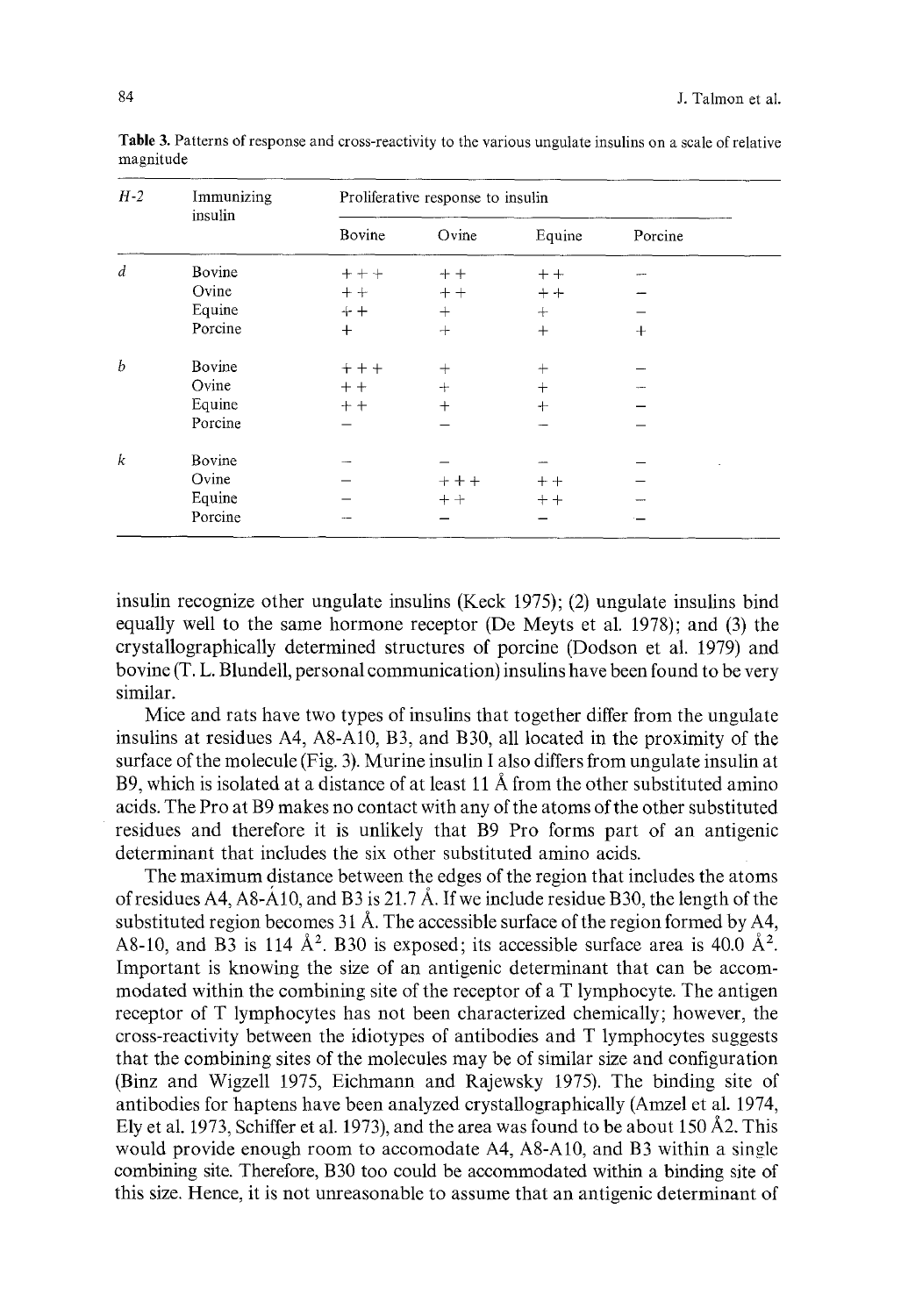

Fig. 3a and b. Van der Waals spheres (radius 1.4 A) of the backbone atoms of pork insulin and of the side chains of residues A4, A8-AI0, B3, B29, B30, which are shaded. The views looking down the x and y axes are drawn on the *right* and left sides of the figure, respectively. The coordinates for this figure as well as for Fig. 4 were kindly supplied by G. Dodson.

insulin could consist of five or six residues (A4, A8-A10, B3 and perhaps also B30). This is consistent with the number of residues proposed for the antigenic determinants of myoglobin (Atassi 1979a) and lysozyme (Atassi 1979b). Thus, from a structural point of view, it is not unreasonable to include the A4, B3, B30 "nonloop" substitutions together with the A8-A10 "loop" substitution in a single antigenic determinant. Hypervariable regions appear in the form of clefts with dimensions of about  $30 \times 40$  Å (Givol 1979, Davies 1975).

The intramolecular Van der Waals contacts and H-bonds that could be made by components of this antigenic determinant are shown in Table 4. Note that: (a) the side chain of Lys B29 does not interact with any other residue and it exists in two conformations; (b) B30, the c-terminal amino acid, interacts only with A1 and is partially disordered in the crystaline state. One of the two molecules that compose the asymmetric unit in the crystals of porcine insulin (Dodson et al. 1979) has two conformations. (c) Residue A9 interacts with A4 through its backbone (Fig. 4). (d) B3 is Lys in murine insulin and Asn in the ungulate insulins. This substitution alone may not generate a foreign antigenic determinant as the side chain of B3 interacts with the rest of the molecule mainly through two atoms:  $C\beta$  and  $C\gamma$ , which make hydrophobic interactions with the side chain of A10 (Fig. 4). The positions of these two atoms can be identical for both Lys and Asn. However, these interactions are missing when Ile (murine or porcine insulins) is replaced by Val (bovine and ovine insulins). Thus, the substitution of Ile by a similar amino acid Val at A10 is probably more consequential than the substitution of Lys by the very different amino acid. It is of interest that the conformation of the side chain of  $B3$  of murine insulin is found to be very similar in three of the four insulin molecules in the 2-Zn crystal forms (Bentley et al. 1976, Dodson et al. 1979). This might be due to the interaction between C $\beta$  and C $\gamma$  of B3 and the side chain of Ile A10. In the fourth molecule, B3 is close to the Zn binding site, which may be the cause for conformational change. (e) Oy of Ser A9, and Oy of Thr A8 can make H-bonds with a carbonyl and an NH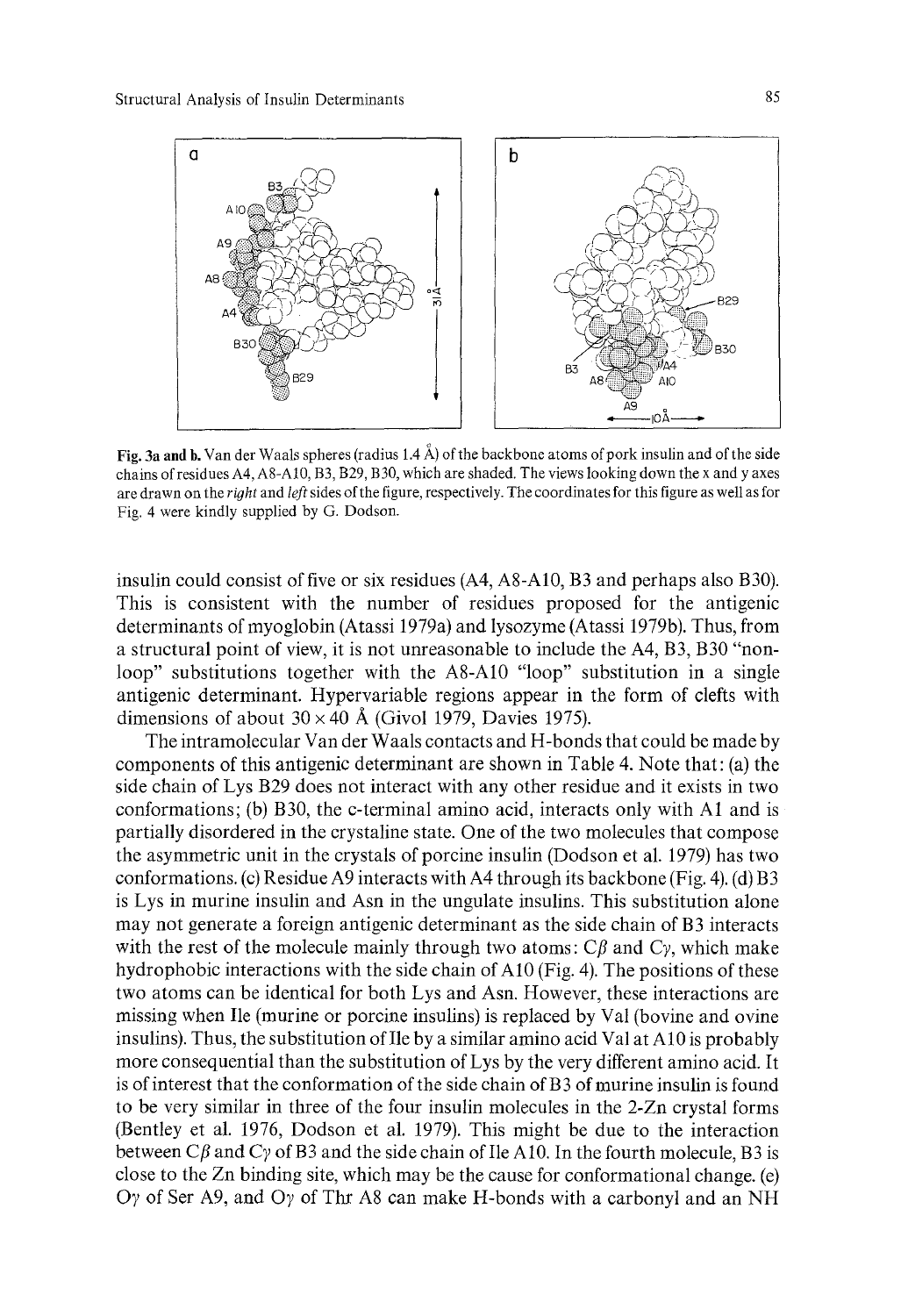| Atom                            | To atom                     | Type                                   | Distance (Å) |
|---------------------------------|-----------------------------|----------------------------------------|--------------|
| Thr $A80y1$                     | A8 N                        | Porcine, murine, equine                | 3.0          |
|                                 | A9N                         | Porcine, murine, equine                | 3.1          |
| Thr A8 $C_{\gamma}$ 2           | $AA$ O                      | Porcine, equine, bovine, ovine, murine | 3.4          |
| Ser A9 $CB$                     | A5O                         | Porcine, murine, bovine                | 3.3          |
| Ser A9 $O\gamma$                | A10N                        | Porcine, murine, bovine                | 2.9          |
|                                 | $A10$ O                     | Porcine, murine, bovine                | 3.0          |
| Ile A <sub>10</sub> $C\delta$ 1 | B <sub>3</sub> N $\delta$ 2 | Porcine, equine, bovine, ovine         | 3.3          |
|                                 | $B3 C\beta$                 | Murine, porcine, equine, bovine, ovine | 3.6          |
|                                 | B3Cy                        | Murine                                 | 3.3          |

**Table** 4. Intramolecular contacts (less than 3.6 A)

group of the neighboring main chain (Fig. 4). Substitution of Gly, for Ser (ovine and equine insulins) leaves room for a molecule of water in place of the  $CH_2-OH$ . This water molecule is so situated that it makes the same H-bonds with the carbonyl and amino groups as would the OH of Ser (bovine insulin). Therefore the combination of Gly and a water molecule can mimic the Ser side-chain.

### **Discussion**

Although the conformations of a molecule in the crystalline state do not represent the range of conformations that the molecule can assume in solution; relating the immunologic properties of insulin to its structure in crystal form may help us appreciate how the receptors of lymphocytes recognize structure. The immunologic cross-reactivities between substituted insulins have been used to define the foreign antigenic determinants of ungulate insulins that are recognized by mouse T lymphocytes under the direction of Ir genes. An A chain "loop" determinant was recognized by mice of  $H-2^d$ ,  $H-2^b$ , and  $H-2^k$  genotypes (Table 3), while a "non-loop" determinant was recognized only by  $H-2<sup>d</sup>$  mice (Rosenwasser et al. 1979). Moreover, the "non-loop" determinant was immunologically recessive to the "loop" determinant (Cohen and Talmon 1980). The response of  $H-2<sup>d</sup>$  mice to bovine and ovine insulins was similar. Since the only difference between these two insulins is at A9 (Ser and Gly, respectively), and since the difference between murine and bovine insulin is at A8 (Thr and Ala, respectively), one may assume that the pair Ala-Ser is more similar to Ala-Gly than to Thr-Ser or Thr-Gly, that is, Ala-Ser = Ala-Gly  $\pm$ Thr-Ser. Similarly, since the interaction with equine and ovine insulin is on the same order of magnitude, then  $Thr-Gly = Ala-Gly \pm Thr-Ser$ . Thus, Ala-Ser = Ala-Gly  $=$  Thr-Gly  $\pm$  Thr-Ser. In other words, A8 Ala can appear like A8 Thr provided that A9 is Gly and not Ser.

 $H-2^b$  mice differed in their pattern of reactivity from  $H-2^d$  mice. The  $H-2^b$  mice immunized with bovine insulin did not respond in vitro to porcine insulin, but did to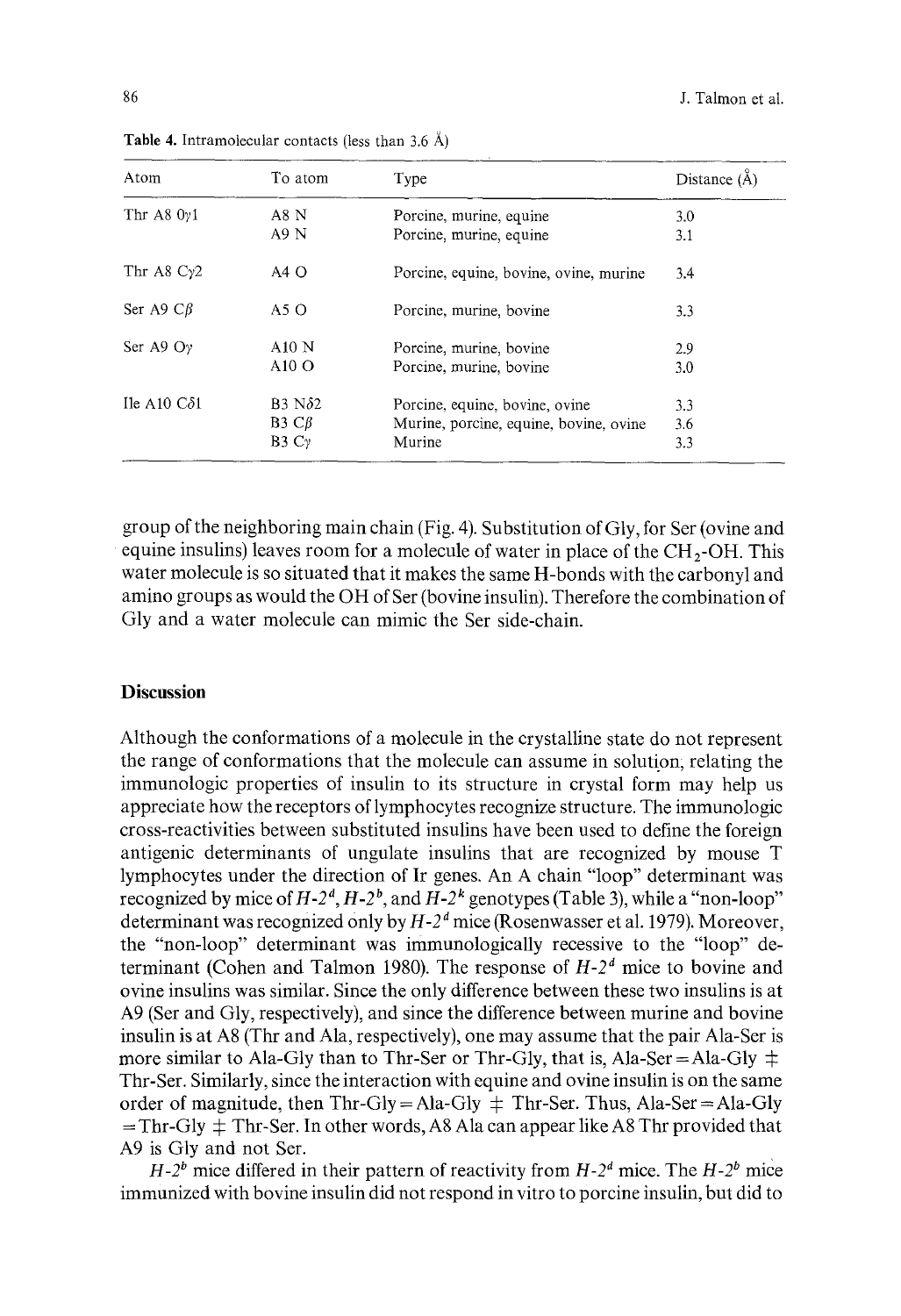Structural Analysis of Insulin Determinants

Fig. 4. The conformation of AS-A10, A4 and B3 in pork insulin molecule (Dodson et al. 1979). The alpha carbons are *black.* Possible hydrogen bonds and van der Waals contacts are shown in *broken lines.* 



pairs Ala-Ser > Ala-Gly Ala-Ser > Thr-Gly

and

 $Thr-Ser \pm Thr-Gly$ 

The "loop" substitutions were also dominant over the "non-loop" amino acids for the T cells of  $H-2^k$  mice. The response of  $H-2^k$  mice to equine and ovine insulin was almost identical but there were marked differences between the responses to equine and porcine insulins. Thus, the critical amino acid was A9-Gly.

The above results support the conclusion that the amino acid residues at positions A8-A10 in the "loop" have a major influence on the reactivity of murine T lymphocytes to the ungulate insulins. Is the "loop" itself seen as an antigenic determinant by T lymphocytes? Although only the substituted residues in the "loop" (A8-A10) are sequentially attached, the three-dimensional structure of insulin places the other substitutions (A4, B3, and B30) in contiguity with A8-A10 across the surface of the molecule (Fig. 4). Moreover, the contribution of A8-A10 to the surface conformation is not as an independent loop but rather as a part of the continuum or patch of the substituted residues. According to its surface area, the bulk of this variable patch of six amino acid residues could be accommodated within a combining site of a single antibody, or presumably, of a T lymphocyte. This raises the possibility that the entire patch (A4, A8, A9, A10, B3, and B30) serves as a single antigenic determinant, of which the immunologically critical portion is A8-A9-A 10. If this is the case, then the so-called "non-loop" determinant recognized in porcine insulin by  $H-2^d$  mice might reside on an unsubstituted part of the molecule and constitute a self-antigenic determinant. In this light, we could understand the immunologically recessive nature of such a self-determinant when it is combined with a foreign determinant defined by substitutions at A8 and A10 in ovine or bovine insulins. In fact, we have observed (Cohen et al. 1979) that porcine insulin

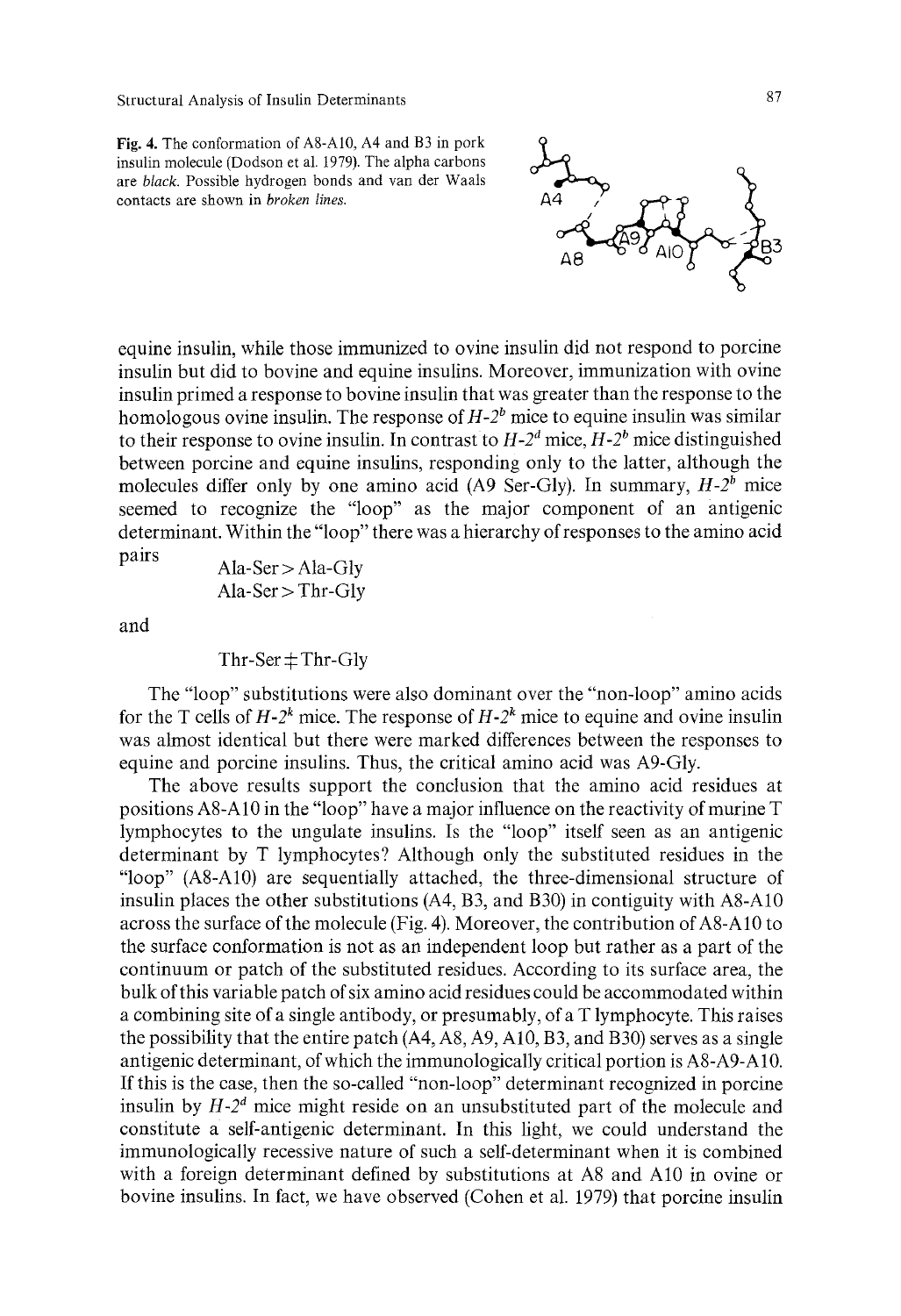and not bovine insulin sometimes can induce an autoimmune response to mouse insulin.

If the so-called "non-loop" determinant is nevertheless part of the variable patch, the contact between A10 and B3 could explain the immunodominant influence of a residue within the "loop" on the conformation of a "non-loop" side chain. Whether or not the "non-loop" determinant is a self or a substituted structure, it seems that its conformation remains intact in the isolated reduced B chain as it has been shown that porcine insulin and its isolated B chain cross-react for T lymphocytes of  $H-2^d$  mice (Rosenwasser et al. 1979).

Our model building suggests a novel hypothesis to explain the immunologic mimicry between A9 Gly (ovine and equine) and A9 Ser (bovine) insulin variants. It appears that the OH of A9 Ser can make good H-bonds with carbonyl and NH groups of A10 (Fig. 4). These H-bond donors would be available to the OH of a water molecule that could fit in the space provided by the A9 Gly substitution. Therefore, the contour of A9 Gly might look similar to that of A9 Ser under particular conditions of hydration.

As T lymphocytes recognize antigen that is processed by antigen-presenting cells (APC), it is likely that the influence of *H-2* genes on the response to insulin is expressed at the level of the interaction between T lymphocytes and the APC that present insulin. Recently it has been shown that APC originating from *H-2* low responder strains can present antigen to T lymphocytes of responder strains (Ishii et al. 1981). This indicates that low responder APC are able to process and present antigen adequately, and implies that low responder strains may have a defective repertoire of T lymphocytes. However, we have shown that  $H-2^k$  mice can produce T-cell responses to pork or beef insulin if primary immunization is carried out using insulin-pulsed APC rather than insulin in adjuvant (Cohen et al. 1979). Hence  $H-2^k$ mice must possess T lymphocytes capable of recognizing these insulins. Hence, there would not seem to be any absolute defect in either the APC or the T lymphocytes that could explain the low responder phenotype. This has led us to propose that the Ir phenotype is generated by population interactions between competing lymphocyte clones that are quantitative, statistical, and nondiscrete (Grossman and Cohen 1980). Our analysis shows that very slight quantitative differences in affinities could produce what looks like all-or-none immune response, responses that could vary as a result of small changes in initial conditions. The hydration hypothesis viewed in this way would suggest that the arrangement of water molecules over the surface of an immunogen, by modifying the contour of the molecule, could influence the affinity of binding of antigenic determinants to particular lymphocyte receptors. This would, in turn, influence the identity or behavior of competing clones of lymphocytes activated by contact with the immunogen (Grossman and Cohen 1980). Ir gene products might regulate the response of the different clones of lymphocytes by physically associating with the immunogen so as to control its orientation and state of hydration during presentation. To view *Ir* gene control from another vantage point, we have begun to investigate molecular events in the immunologic processing and presentation of the avidin molecule. The results of these studies confirm that T lymphocytes can see conformational determinants and that processed antigen is associated with I region gene products (Friedman et al. 1983).